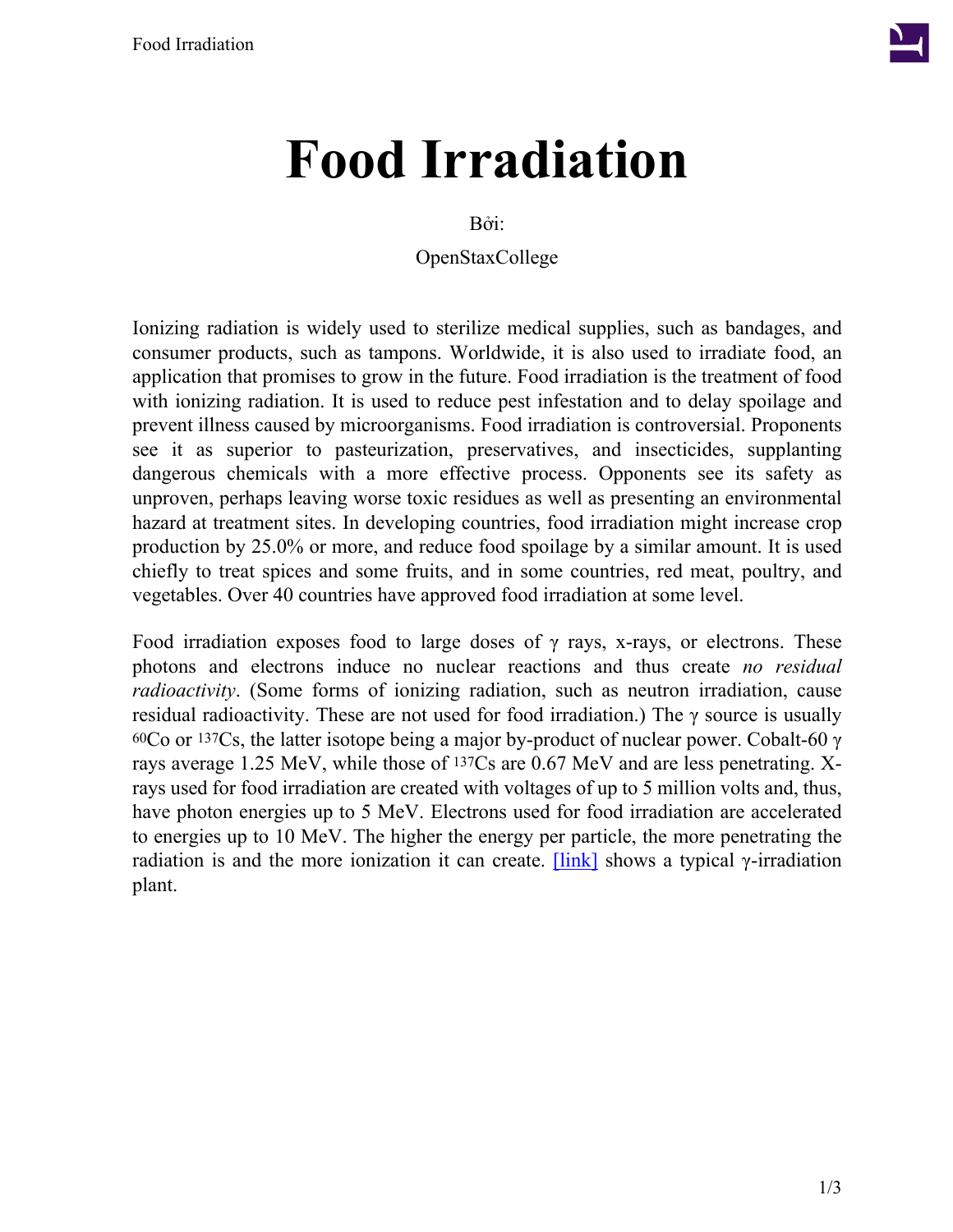## <span id="page-1-0"></span>Food Irradiation



*A food irradiation plant has a conveyor system to pass items through an intense radiation field behind thick shielding walls. The γ source is lowered into a deep pool of water for safe storage when not in use. Exposure times of up to an hour expose food to doses up to*  $10^4$  *Gv.* 

Owing to the fact that food irradiation seeks to destroy organisms such as insects and bacteria, much larger doses than those fatal to humans must be applied. Generally, the simpler the organism, the more radiation it can tolerate. (Cancer cells are a partial exception, because they are rapidly reproducing and, thus, more sensitive.) Current licensing allows up to 1000 Gy to be applied to fresh fruits and vegetables, called a *low dose* in food irradiation. Such a dose is enough to prevent or reduce the growth of many microorganisms, but about 10,000 Gy is needed to kill salmonella, and even more is needed to kill fungi. Doses greater than 10,000 Gy are considered to be high doses in food irradiation and product sterilization.

The effectiveness of food irradiation varies with the type of food. Spices and many fruits and vegetables have dramatically longer shelf lives. These also show no degradation in taste and no loss of food value or vitamins. If not for the mandatory labeling, such foods subjected to low-level irradiation (up to 1000 Gy) could not be distinguished from untreated foods in quality. However, some foods actually spoil faster after irradiation, particularly those with high water content like lettuce and peaches. Others, such as milk, are given a noticeably unpleasant taste. High-level irradiation produces significant and chemically measurable changes in foods. It produces about a 15% loss of nutrients and a 25% loss of vitamins, as well as some change in taste. Such losses are similar to those that occur in ordinary freezing and cooking.

How does food irradiation work? Ionization produces a random assortment of broken molecules and ions, some with unstable oxygen- or hydrogen-containing molecules known as free radicals. These undergo rapid chemical reactions, producing perhaps four or five thousand different compounds called radiolytic products, some of which make cell function impossible by breaking cell membranes, fracturing DNA, and so on. How safe is the food afterward? Critics argue that the radiolytic products present a lasting hazard, perhaps being carcinogenic. However, the safety of irradiated food is not known precisely. We do know that low-level food irradiation produces no compounds in amounts that can be measured chemically. This is not surprising, since trace amounts